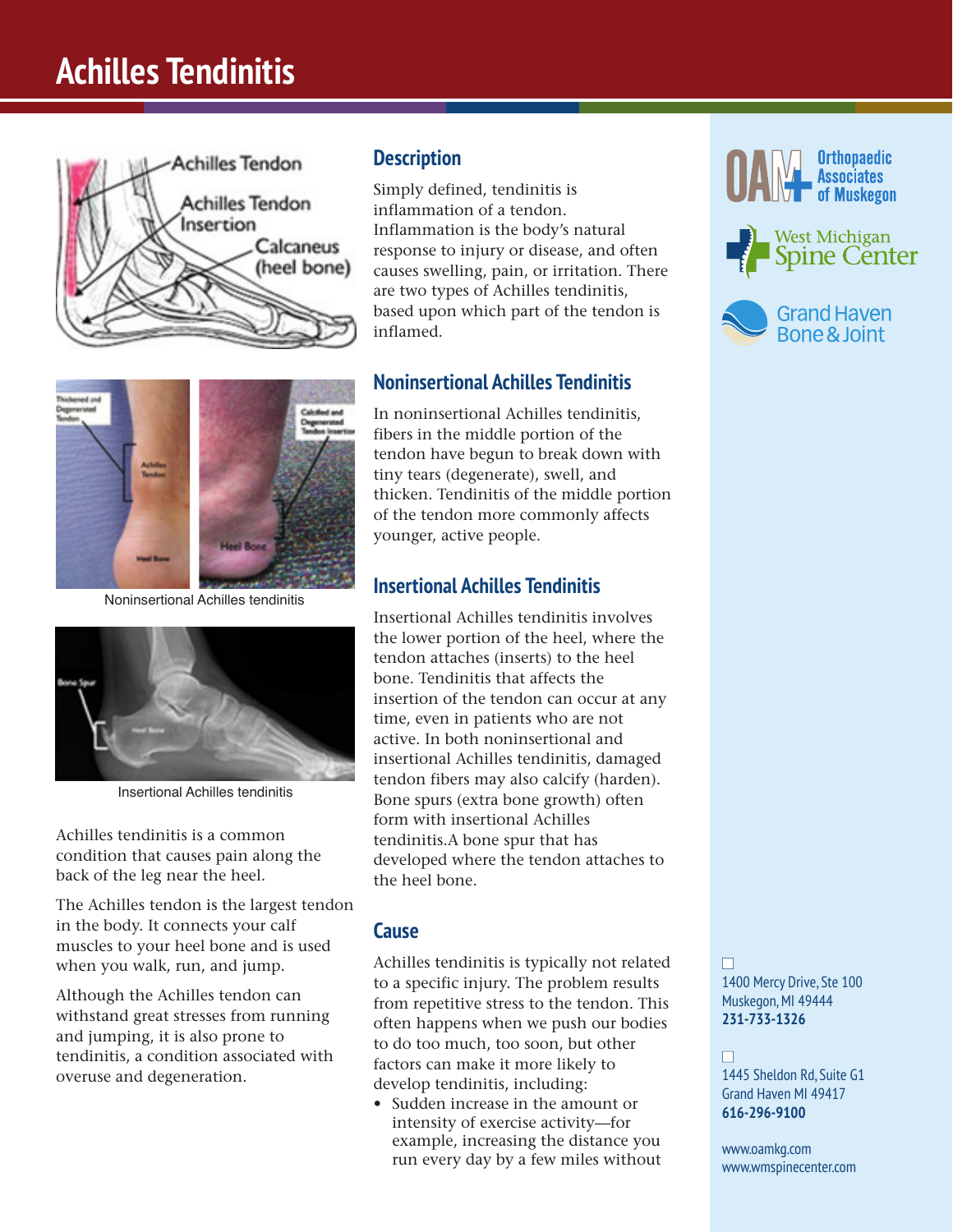IIAM- 7-8

giving your body a chance to adjust to the new distance

- Tight calf muscles—Having tight calf muscles and suddenly starting an aggressive exercise program can put extra stress on the Achilles tendon
- Bone spur—Extra bone growth where the Achilles tendon attaches to the heel bone can rub against the tendon and cause pain

## **Symptoms**

Common symptoms of Achilles tendinitis include:

- Pain and stiffness along the Achilles tendon in the morning
- Pain along the tendon or back of the heel that worsens with activity
- Severe pain the day after exercising
- Thickening of the tendon
- Bone spur (insertional tendinitis)
- Swelling that is present all the time and gets worse throughout the day with activity

If you have experienced a sudden "pop" in the back of your calf or heel, you may have ruptured (torn) your Achilles tendon. See your doctor immediately if you think you may have torn your tendon.

### **X-rays**

X-ray tests provide clear images of bones. X-rays can show whether the lower part of the Achilles tendon has calcified, or become hardened. This calcification indicates insertional Achilles tendinitis. In cases of severe noninsertional Achilles tendinitis, there can be calcification in the middle portion of the tendon, as well.

### **Magnetic Resonance Imaging (MRI)**

Although magnetic resonance imaging (MRI) is not necessary to diagnose Achilles tendinitis, it is important for planning surgery. An MRI scan can show how severe the damage is in the tendon. If surgery is needed, your doctor will select the procedure based on the amount of tendon damage.

### **Nonsurgical Treatment**

In most cases, nonsurgical treatment options will provide pain relief, although it may take a few months for symptoms to completely subside. Even with early treatment, the pain may last longer than 3 months. If

you have had pain for several months before seeking treatment, it may take 6 months before treatment methods take effect.

**Rest:** The first step in reducing pain is to decrease or even stop the activities that make the pain worse. If you regularly do high-impact exercises (such as running), switching to low-impact activities will put less stress on the Achilles tendon. Cross-training activities such as biking, elliptical exercise, and swimming are low-impact options to help you stay active.

**Ice:** Placing ice on the most painful area of the Achilles tendon is helpful and can be done as needed throughout the day.

**Non-steroidal anti-inflammatory medication:** Drugs such as ibuprofen and naproxen reduce pain and swelling. They do not, however, reduce the thickening of the degenerated tendon. Using the medication for more than 1 month should be reviewed with your primary care doctor.

**Exercise:** The following exercise can help to strengthen the calf muscles and reduce stress on the Achilles tendon.

**Calf stretch:** Lean forward against a wall with one knee straight and the heel on the ground. Place the other leg in front, with the knee bent. To stretch the calf muscles and the heel cord, push your hips toward the wall in a controlled



fashion. Hold the position for 10 seconds and relax. Repeat this exercise 20 times for each foot. A strong pull in the calf should be felt during the stretch.

**Physical Therapy:** Physical therapy is very helpful in treating Achilles tendinitis. It has proven to work better for noninsertional tendinitis than for insertional tendinitis.

**Eccentric Strengthening Protocol:** Eccentric strengthening is defined as contracting (tightening) a muscle while it is getting longer. Eccentric strengthening exercises can cause damage to the Achilles tendon if they are not done correctly. At first, they should be performed under the supervision of a physical therapist. Once mastered with a therapist, the exercises can then be done at home. These exercises may cause some discomfort, however, it should not be unbearable.